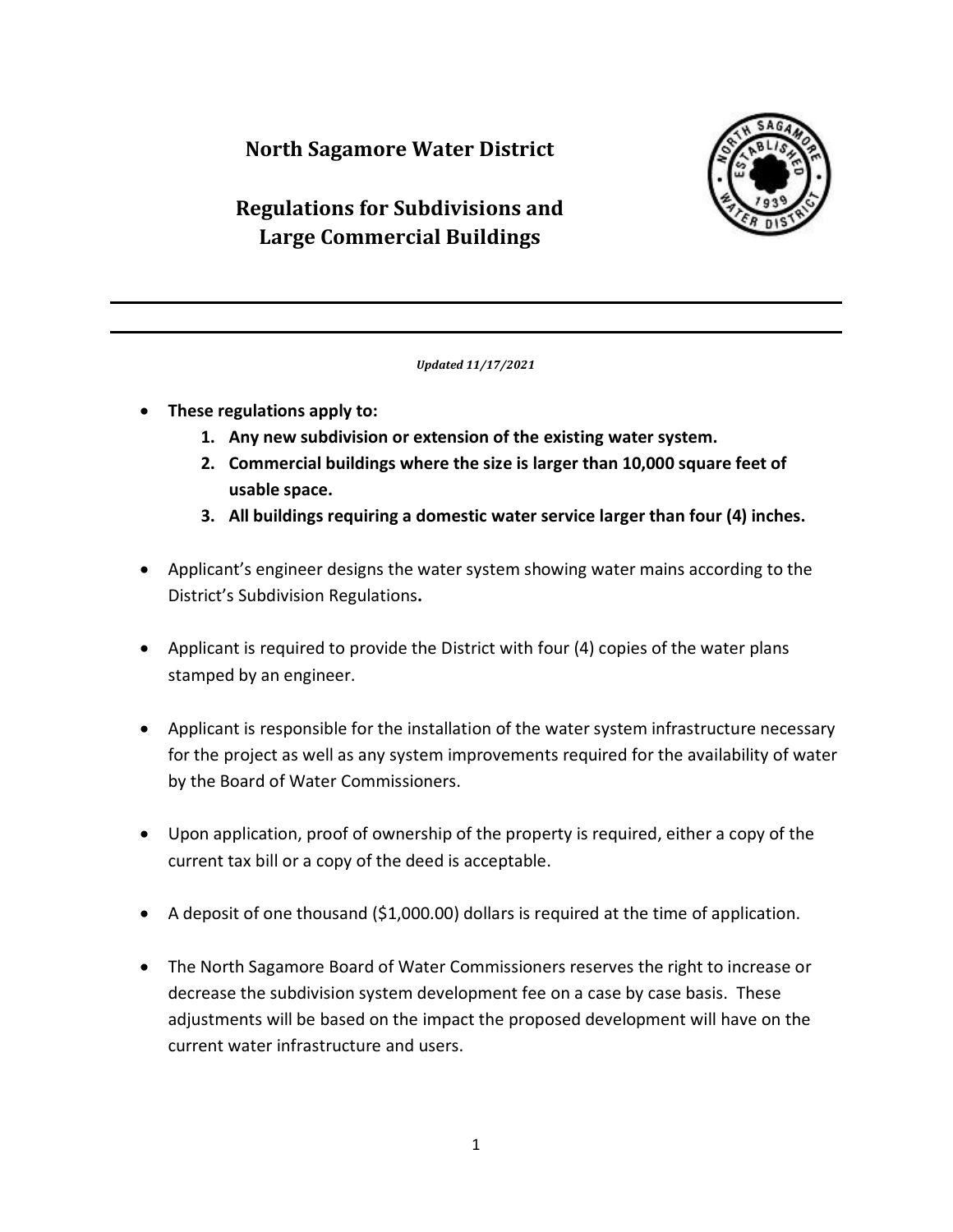#### **APPLICATION**

Application for water for a subdivision or commercial project shall be accompanied by 4 copies of the preliminary plan submitted to the Town Planning Board with evidence of ownership. The applicant shall also submit, in writing, the average daily demand, maximum daily demand and minimum fire flows that will be required for the project.

The owner or developer shall pay in advance a sum of money to be paid by the District to its engineers, attorney or other counsel for advice and approval of the water system (minimum deposit \$1,000.00).

The Board of Water Commissioners reserves the right to request system upgrades to the existing water system, to be done at the developer's expense, if it deems these upgrades are necessary for the facilitation of the subdivision or project. The scope of this work may be outside the location of the proposed project.

If it is deemed by the North Sagamore Water District that the estimated water use for the project will negatively impact our Water Management Act Permit and withdrawal limits, it will be responsibility of the applicant to work with the District, Town of Bourne and MA Department of Environmental Protection to produce an approved mitigation plan before the availability of water will be approved. The applicant shall be responsible for all costs associated with the implementation of said mitigation plan.

Approvals under these regulations will be valid for two (2) years from the date of the vote of approval from the Board of Water Commissioners. The Applicant will be required to file for an extension if construction of the water system had not begun within this time period.

In addition to these regulations and fees, current North Sagamore Water District Rates and Regulations will also apply to all subdivisions and commercial projects.

#### **PRIOR TO INSTALLATION**

A copy of the Definitive Plan as submitted to the Town Planning Board, stamped and signed by a professional engineer shall be required with a worksheet showing complete system to be installed, including mains, gates, valves, hydrants, curb stops, etc.

A minimum system development fee of \$10,000.00 for subdivisions, four copies of approved definitive plans, easement and permits, and two-year performance bond and/or cash (the bond is for two (2) years from completion will be required prior to the installation, 10% of the total expense for the water system. Mylar drawings are required before final acceptance of the system.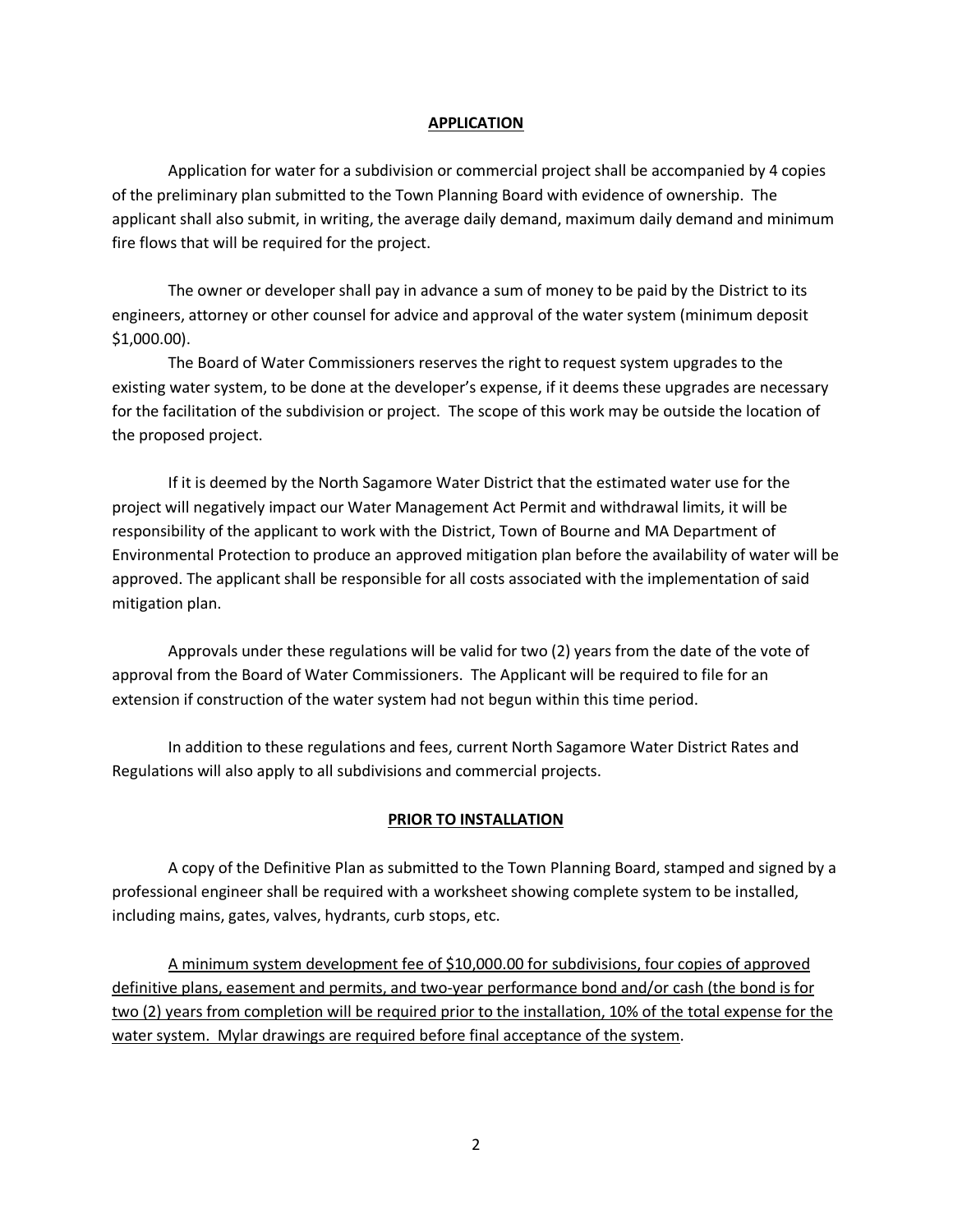Connections fees for commercial buildings larger than 10,000 square feet or requiring domestic water services larger than 4 inches will be calculated based on estimated usage, required max flows and current North Sagamore Water District Rates and Regulations.

#### **SPECIFICATIONS**

All water facilities shall be designed in accordance with District Specifications and District approved materials. Any variance from these regulations shall be approved in writing by the Board of Water Commissioners.

**PLANS**: All plans for extension of mains, installation of equipment (hydrants, main gates, curb stops, mains, etc.) are to be made by a qualified registered engineer. Approvals of such plans are subject to acceptance by the Board of Water Commissioners of the North Sagamore Water District.

**SIZE:** The standard size for water mains shall be eight (8") inches. Larger sizes may be required by the Board. Smaller sizes shall be subject to Board approval.

**LOCATION**: All water mains shall be located four (4') feet off the road where practical, and off the property line. All water services shall be installed at a right angle to the water main. All water services shall be installed on or near the center of the lot frontage where practical. All hydrants shall be installed on or near property corner bounds of a lot.

**HYDRANTS**: The maximum allowable spacing for fire hydrants shall be five hundred (500') feet. Fire hydrants located at intersections shall be supplied from the largest available line. Installation of fire hydrants shall conform to District drawing NSWD #1.

**VALVES**: The spacing of valves in straight runs shall be determined by the District. The number of valves at tees shall be determined by the District. All intersections shall be triple gated.

**DEAD END RUNS**: Mains are to be looped to avoid dead end runs. Variances will be allowed for dead-ends under two hundred & fifty (250') feet when there is no reasonable way to loop the main and when our engineers have confirmed that allowing the dead-end will not cause future problems for the District.

**LINES AND GRADES**: The contractor shall be responsible for setting lines and grades. The developer or owner shall have all radii of corners, road bounds and front corner lots clearly marked and staked.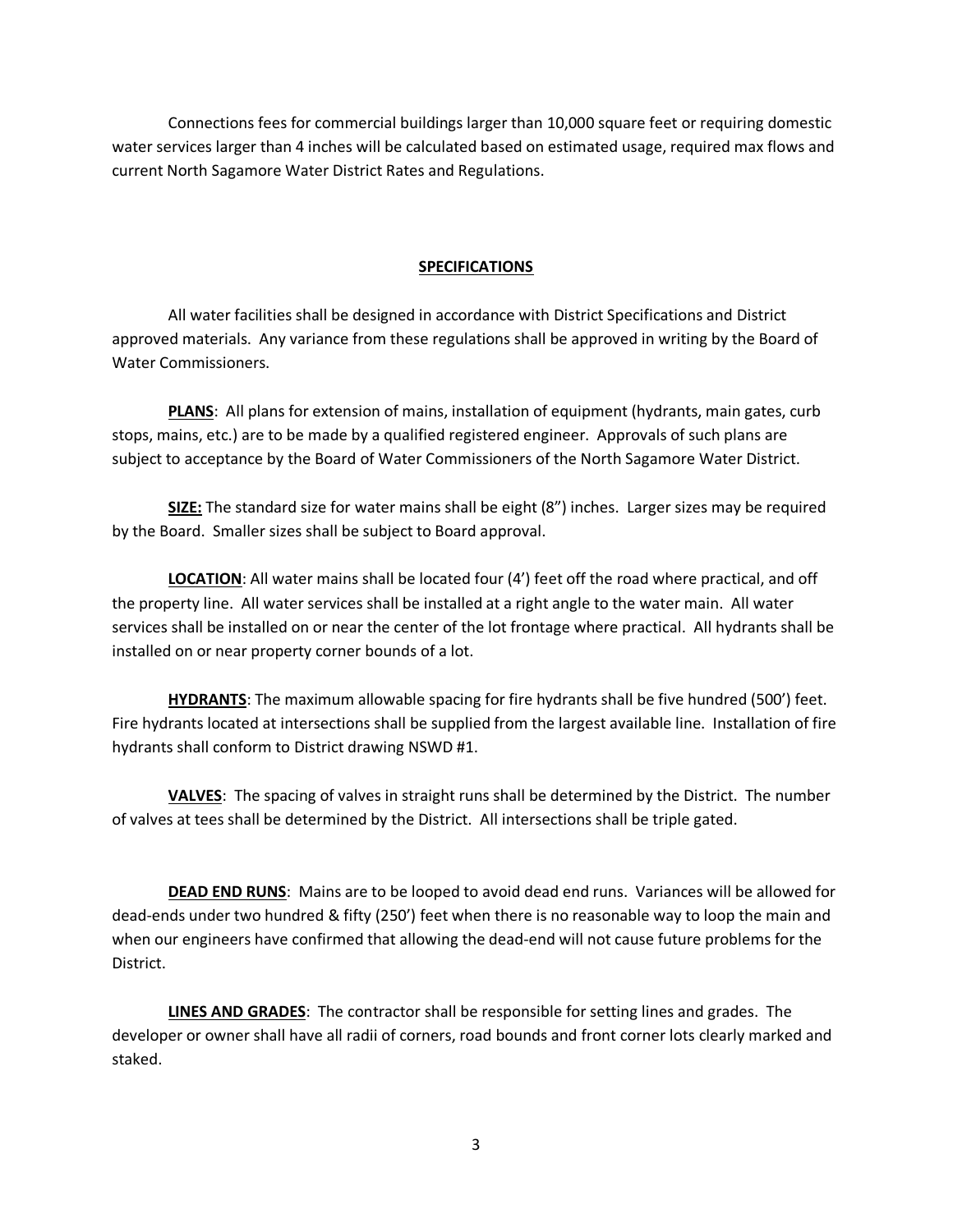**BLOW OFFS**: Blow offs shall be required at the termination of all dead end runs and at all high points in the line where fire hydrants are not provided. A blow off or service tap shall be provided near the area that the new water mains are connected to the public water system, for the purpose of chlorinating.

**COVER**: All water lines shall have a minimum cover of five (5') feet.

**ROADWAYS**: All private roads, public roads and easements shall be sub-grade prior to the start of the water main installation. All sub-grades shall be completed to the satisfaction of the Town Highway Surveyor prior to the start of a water main installation.

**THRUST BLOCKS**: One half cubic yard minimum shall be installed as shown in drawings (NSWD #2 and NSWD #3) to undisturbed earth.

**DRAINAGE**: All provisions for drainage shall be made and accepted by the Town Planning Board and the Town Highway Surveyor, prior to the start of a water main installation.

**SUPPORT PADS**: Under all fittings, valves and hydrants, support pads will be used as shown on drawings NSWD#1, #2, & #3.

**TRENCHING**: Trenching, tamping and backfilling shall be as shown and described in drawing NSWD #4, except in areas of ledge, marsh, or soft conditions.

**ASSEMBLY OF PIPE AND COUPLING**: According to manufacturer's installation guide.

**SERVICE INSTALLATIONS**: See drawing NSWD #6. All services shall be at least ten (10') feet from a septic system. Tramping and backfilling shall be in accordance with drawing #4. An aluminum tape installed two feet below the ground level or three feet above the water service is required.

**TAPPING WATER MAINS**: The tapping of water mains will be allowed while mains are under pressure and with an approved tapping machine.

**INSTALLATION OF WATER MAINS**: All pipes shall be installed in accordance with Manufacturers Pipe Manual (Reference: trenching, tamping, and backfilling). When the elevation of the existing land goes upward from the black top, the pipe should be a minimum of five (5') feet below the blacktop. Detection tape and wire is to be used. The wire is to be buried on the main with a little dirt between the main and the wire, for detection. If by chance the tape or wire gets broken, it is required to replace that broken tape and/or wire. A short length of pipe may be required on each side of a fitting. Ductile iron or PVC will be required for crossing town and state roads.

**INSTALLATION OF HYDRANTS**: All hydrants shall be installed with a Ductile Iron or PVC branch line, gate valve and gate box. Hydrants are to be rodded back to gates with ¾ threaded rod, or mega lug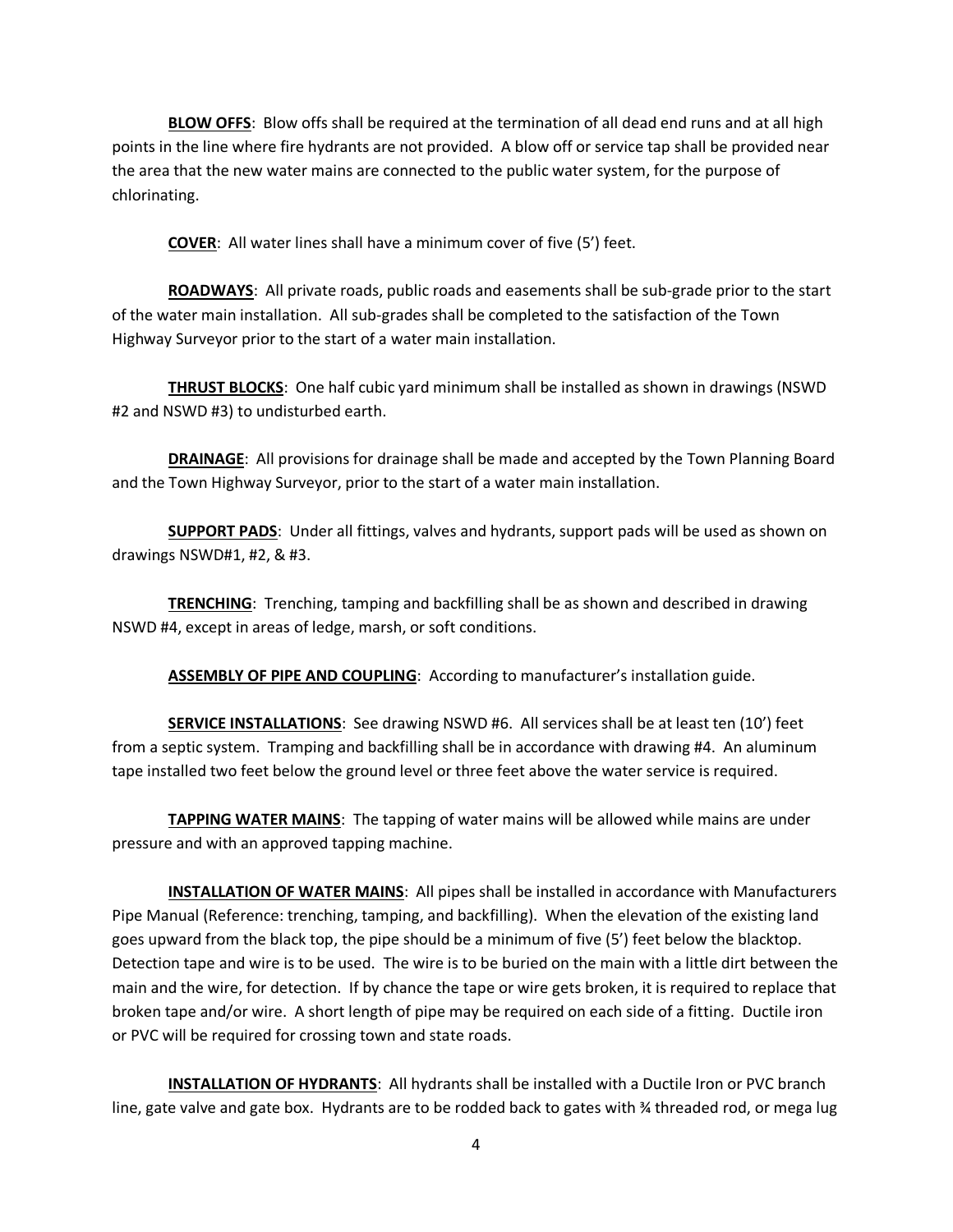at branch. Water main fitting for hydrants branch shall be anchor type tee. The hydrant shall be set upon a cement pad or flat stone. A thrust block of suitable size shall be installed at the rear of the hydrant. Crushed stone for the hydrant drain is also required.

Fire hydrants installed by developers are required to be painted to conform at the expense of the developer. Hydrants bonnets and nozzle caps are to be painted with CODIT brand reflective paint #7216 white. Body is to be painted with OSHA orange (industrial orange) B54E19 – 617 – 1102.

The hydrant is to rest on a BEARING BLOCK OF CEMENT. Drainage wells of  $\frac{1}{2}$  cubic yard capacity filled with 2" stone to be used for building below and around the hydrant bottom. Concrete is to be used to back up the hydrants. Concrete is to in proportions of one-part cement, two parts sand and four parts aggregate. Trench is to be 5 ft. bury.

**LEDGE INSTALLATIONS:** The contractor shall remove all ledge, rock, or stone to a minimum height of eight (8") inches below the bottom of the pipe. The contractor shall install not less than and eight (8") inch layer of clear sand on which the pipe is to be bedded.

**MARSH OR SOFT BOG INSTALLATIONS**: The contractor shall remove the unstable material to a minimum depth of sixteen (16") inches below the bottom of the water pipe and refill with gravel or tailings in an eight (8") inch layer; rake, level, and smooth; and then cover gravel or tailings with and eight (8") inch layer of clear sand for bedding of pipe.

**BEDDING FOR C-900 PIPE**: The trench bottom should be smooth and free from large stones, large dirt clods, and any frozen material. Excavation for bells should be provided so that the pipe is uniformly supported along its length. If the trench bottom is rocky or hard, a four (4") inch layer of selected backfill material shall be provided to cushion the pipe.

**INSPECTION**: All work done and materials used are to be inspected by the District representative whose decision to accept or reject either work or materials shall be in accordance with these regulations. The developer shall be responsible for the cost of the inspector.

**TESTING AND CHLORINATING**: The contractor shall, in the presence of the District representative, test all water facilities for two continuous periods of time of not less than 1 hour each or the length of time as required by the District representative. The pressure test shall be 150 psi, or 1.5 times the normal static pressure, whichever is higher. The District representative will determine by established formula the allowable leakage on the pressure test. The contractor shall chlorinate the newly installed materials in conformance with AWWA standard for disinfecting water mains (AWWA C601-68). The contractor may be required to re-chlorinate if the water in the project cannot be certified bacteria free. All chlorine is to be pumped into the water mains under pressure.

**EASEMENTS:** An easement in the road will be required to permit District maintenance. When the roads are accepted by the Town, the easement will be turned over to the Town. All water utility easements through private property will be recorded at the Registry of Deeds prior to acceptance of the water system. Copies of plans and deeds will be given to the District. All plans should be the original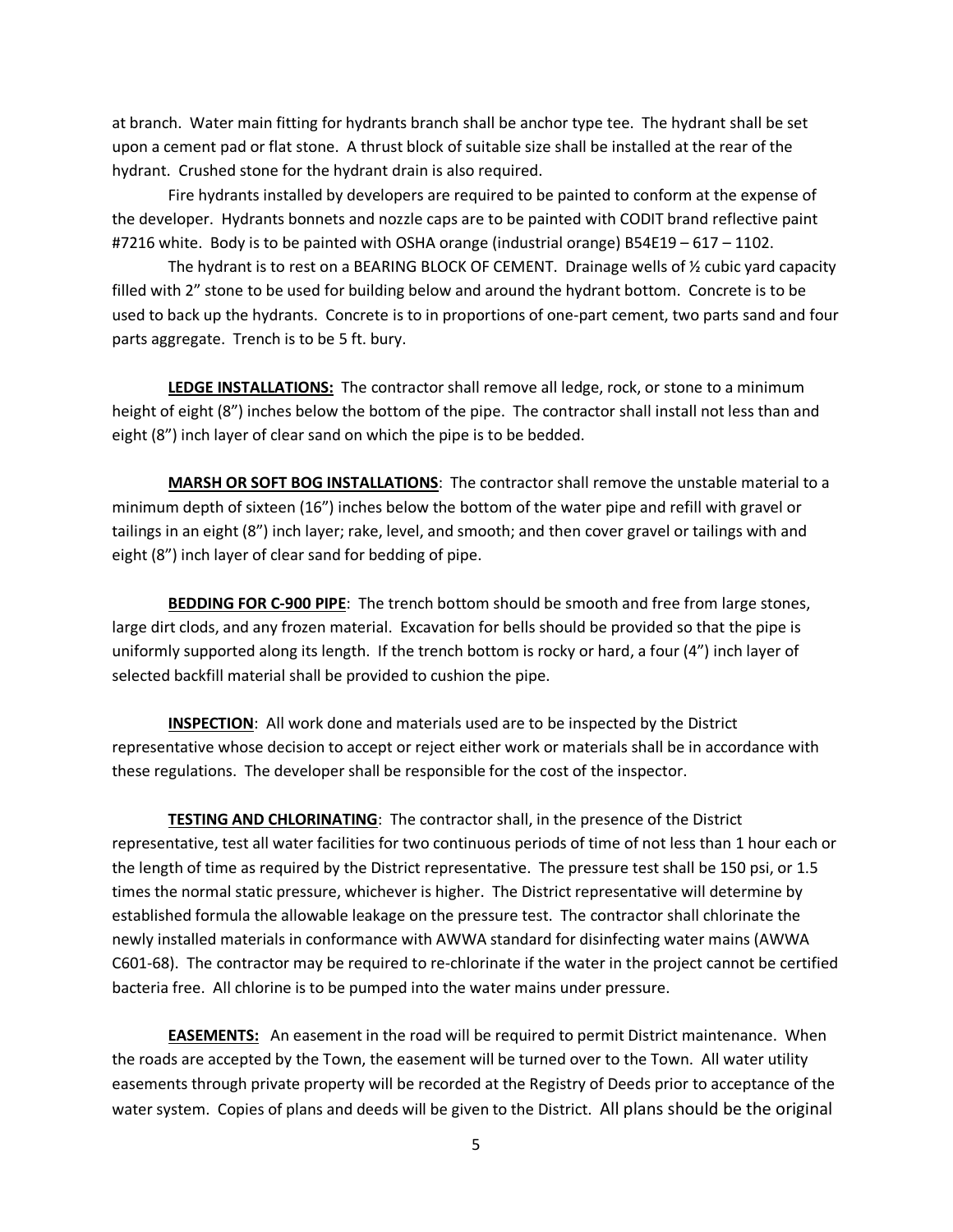copy with a raised stamp. It will be the responsibility of the applicant to pay for all expenses related to recording the deed and providing copies to the District.

**BOOSTER PUMPS AND FACILITIES**: A pressure increasing system to provide fire flow or other requirements will be the responsibility of the owner or developer. All pump station designs shall be approved by the District engineer. All pump stations shall be built to mirror the North Sagamore Water District's existing booster pumping facilities. The applicant/owner must present the District with an operational plan annually to be approved by the Board of Water Commissioners. The Board reserves the right to require a permanent bond in the amount of 20% of the total cost of the construction of the facility to be used in the event the owner does not properly maintain the booster pumping station.

**IRRIGATION:** Any property located within a new subdivision, commercial building of any size or project containing more than one domestic water service, constructed after November 2017, will not be permitted the use of North Sagamore Water District water supply for outside irrigation with an underground and /or automatic irrigation system.

**ACCEPTANCE OF WATER INFASTRUCTURE:** Acceptance of new mains from the contractor or developer shall not be final until they have been in the ground and active for at least two years. Developer must also supply 4 copies of accurate as-built Mylar drawings as well as an electronic copy before acceptance of the system.

**PRIVATE SERVICES:** All water mains and services located on private property shall be installed and maintained by the owner of the property, but shall meet North Sagamore Water District Regulations. For domestic connections larger than four (4) inches, the responsibility of the water main will begin at the tapping sleeve and valve. All fire services, no matter the size, shall be installed and maintained by the applicant.

#### **CONSTRUCTION MATERIALS & EQUIPMENT**

All materials and equipment are to be new and first quality. All products shall be manufactured in North America. Shop drawings for all materials to be used must be submitted to the District prior to installation.

**HYDRANTS**: Hydrants are to be installed at all locations shown on the developer's plans. The developer will furnish all necessary labor, materials and equipment. Hydrants are to be Mueller Super Centurion 250 or Kennedy K81-D, three-way hydrants, working pressure 150 psi, test pressure 300 psi, dry top design; two 2.5" hose nozzles; one pumper nozzle, National Tread design. The hydrant is to be open right. The inlet valve is to be 5". There is to be a 5 ½' bury. Hydrant branch will be cast iron. "O" ring seals; mechanical joint.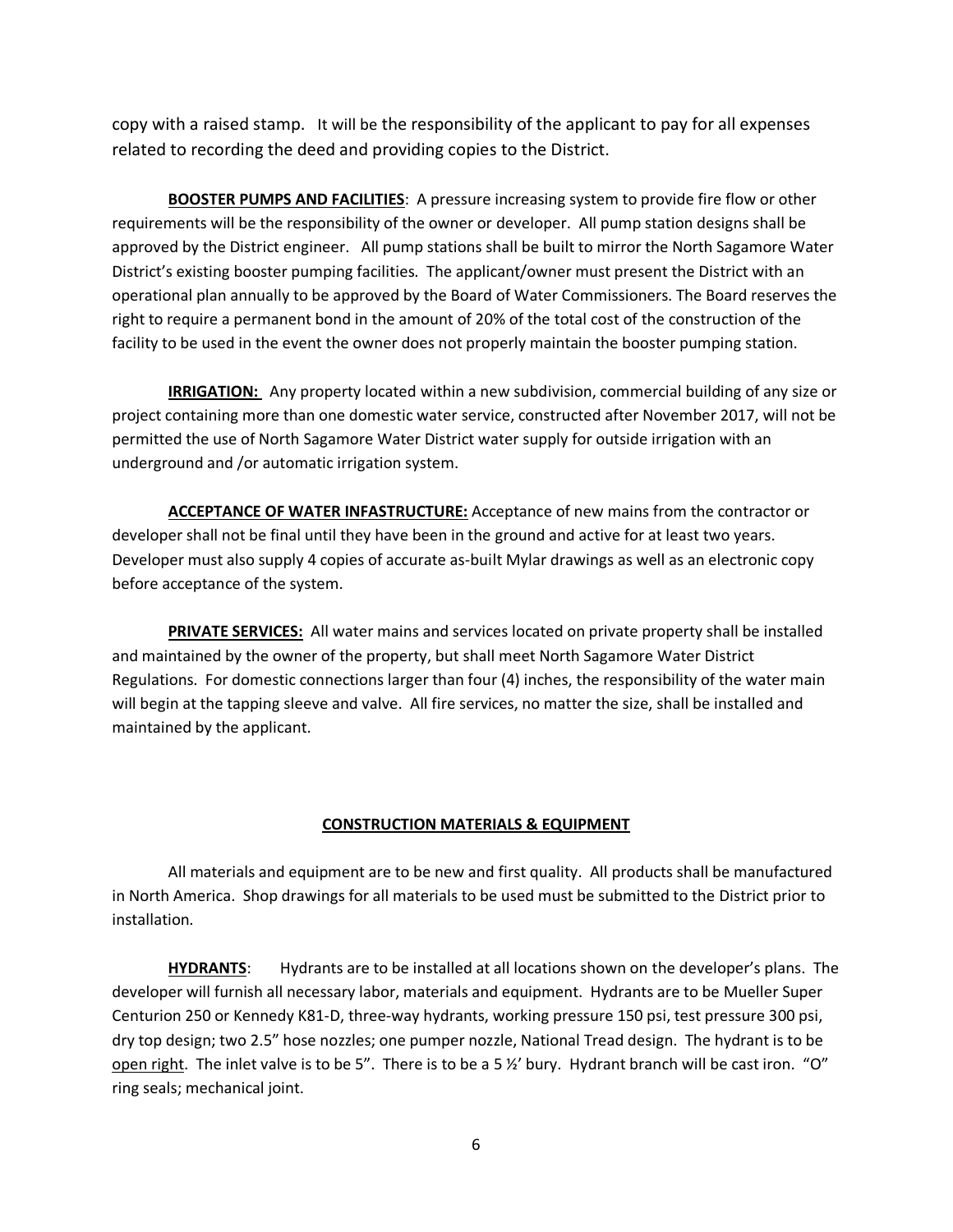**CORPORATION STOPS**: Ford or Mueller compression style, full port

| <b>SERVICE SADDLES:</b>                  | Double banded (stainless steel) Smith and Blair type 317 or equal                                               |  |
|------------------------------------------|-----------------------------------------------------------------------------------------------------------------|--|
| <b>CURB STOPS:</b><br><b>GATE BOXES:</b> | Ford or Mueller compression style, open left, full port<br>Buffalo slide-type, 5.5" shaft, cast iron; or equal. |  |
| <b>CURB BOXES:</b>                       | Buffalo slide-type, 2.5" shaft, cash iron; or equal.                                                            |  |

### **PIPES:**

- A. Ductile Iron Class 52 Cement-lined, tyton or equal.
- B. Polyvinyl Chloride (PVC) DR -18 Class 150, must conform to AWWA C-900 and C-905
- C. Service lines AWWA C-901, CTS, 200 PSI black plastic or Endot Endopure ASTM D2737, 250 PSI

### **FITTINGS:**

- A. Cast iron cement-lined or equal. Suitable for 150 class, 8 ft. bury, and in full conformance with AWWA standards; shall be mechanical joint.
- B. Hydrant Tee shall be anchor type.
- C. Gate valve to conform to AWWA standards, 200psi working pressure, 400psi test pressure, open left. Stem shall be non-rising, mag. Bronze, with tensile strength of 60,000 lbs. "O" ring stem seal, with 2" square operating nut. Mueller resilient Wedge or equal up to 12". Valves larger than 12" must be butterfly style of approved quality.
- D. Tapping Sleeves shall be JCM 432 or equal with stainless steel bolts.
- E. 90-degree bends are not permitted.

*These regulations, construction materials and equipment are subject to such additions and amendments from time to time as the Board of Water Commissioners may deem necessary. The Board of Water Commissioners reserves the right to grant variances to these regulations on a case by case basis.*